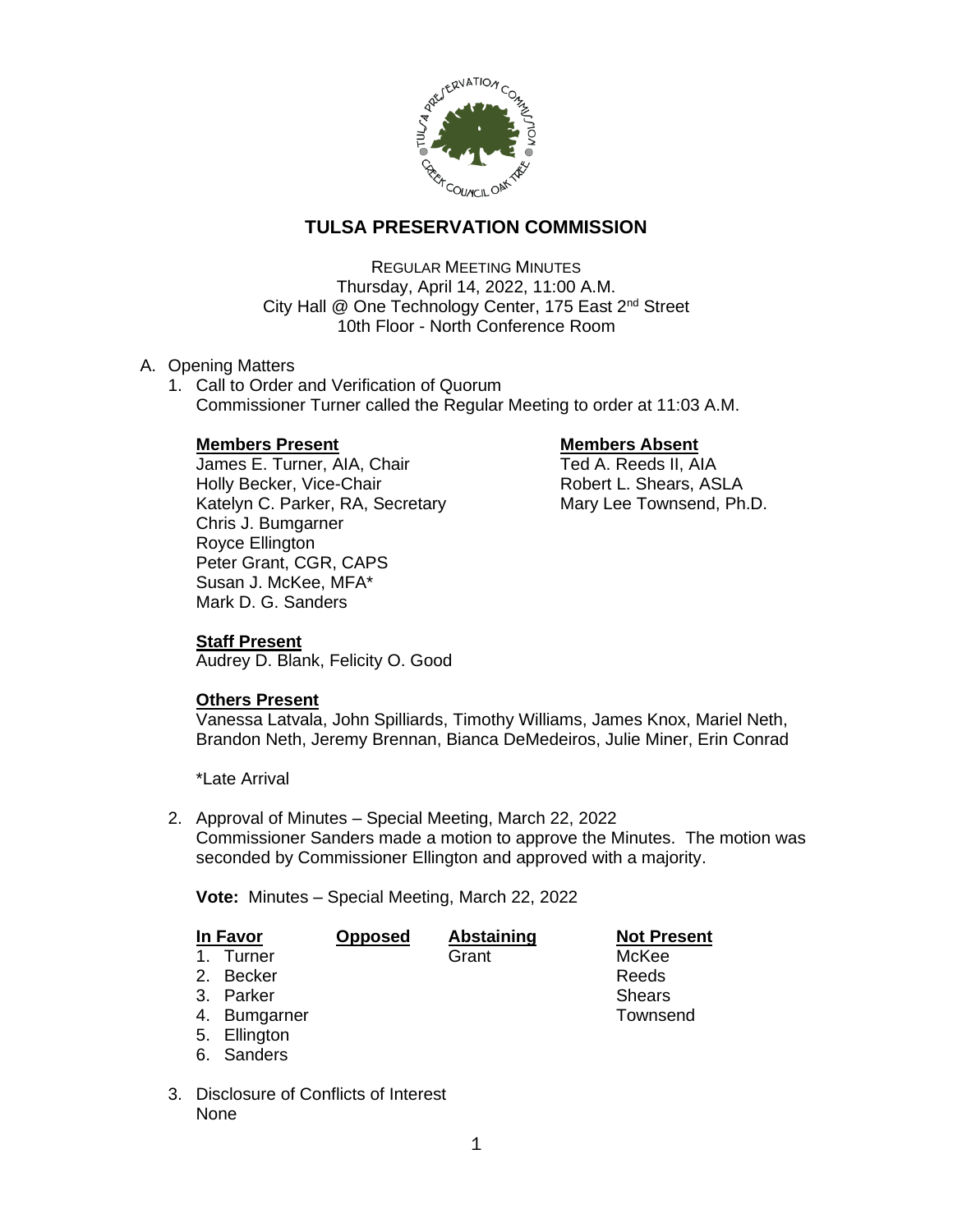- B. Actionable Items
	- 1. **HP-0351-2022 / 2326 E. 17th St.** (Yorktown) *Historic Preservation Permit Subcommittee Review Date: April 7, 2022* Applicant: Lance P. Franczyk Proposals:
		- 1. Construction of fence
		- 2. Construction of wall

*Project completed without an Historic Preservation Permit*

Staff directed commissioners' attention to Section 70.070-F of the Tulsa Zoning Code and afterwards presented its report, noting that the Historic Preservation Permit Subcommittee recommended approval of the application with the condition that the height of the fence match that of the fence located at 2236 East  $17<sup>th</sup>$  Street. Bianca DeMedeiros, representing the applicant, stated that the five-foot (5'-0") height of the fence was selected to be consistent with other fences in Barnard Trace and that the retaining wall was constructed before they purchased the house. Commissioner Becker reported that the Historic Preservation Permit Subcommittee approved of the wall and the style of the fence but found the fence to be too tall. Ms. DeMedeiros clarified that the fence located at 2336 East 17<sup>th</sup> Place was three feet (3'-0") in height. Commissioner Turner noted that the Historic Preservation Permit Subcommittee suggested that the wall be located closer to the street but did not make its relocation a condition of approval, and Ms. DeMedeiros clarified that the wall was constructed as part of a drainage system and noted the cost of altering the height of the fence would be significant. Commissioner Turner pointed out that the height of the fence as it was constructed may not be allowed by the Tulsa Zoning Code but that a zoning issue would not be within the purview of the Tulsa Preservation Commission. Commissioner Sanders noted the possibility that the Working in Neighborhoods department could issue a notice of violation if the fence was higher than the zoning code allowed, and Commissioner Parker informed Ms. DeMedeiros that the construction of a fence requires a Zoning Clearance Permit. Staff added that a Special Exception from the Board of Adjustment would be required for fences exceeding four feet (4'-0") in height within the front street setback. Upon a request for clarification from Commissioner Sanders, Ms. DeMedeiros stated that adjusting the height of the fence would involve replacing the panels between each post. Commissioner Turner clarified that the portion of the fence that was subject to review by the Tulsa Preservation Commission was located within the street yard.

As there was no further discussion, Commissioner Sanders made a motion to approve the application with the condition that the height of the fence within the street yard match the height of the fence at 2336 East  $17<sup>th</sup>$  Street South. The motion was seconded by Commissioner Ellington and approved unanimously.

Guidelines cited: A.1.1, A.1.2, A.1.3, A.1.4, G.1.1, G.1.2, G.1.3, G.1.4, G.1.5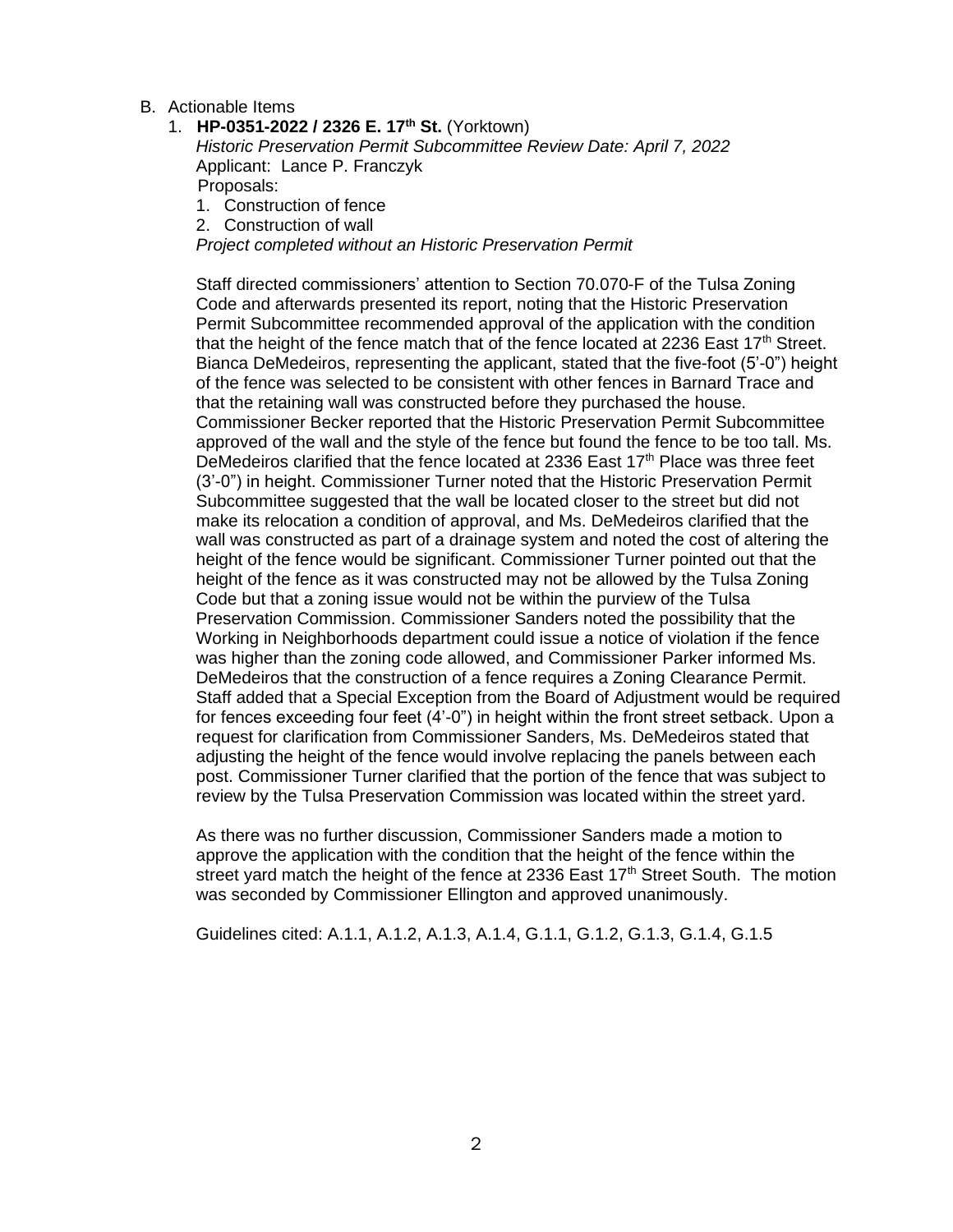### **Vote:** 2326 E. 17th St. **(Yorktown)**

### **In Favor Opposed Abstaining Not Present**

- 2. Becker Shears Shears Shears Shears Shears Shears Shears Shears Shears Shears Shears Shears Shears Shears Shears Shears Shears Shears Shears Shears Shears Shears Shears Shears Shears Shears Shears Shears Shears Shears Sh
- 1. Turner **Reeds**

3. Parker Townsend

- 
- 
- 4. Bumgarner
- 5. Ellington
- 6. Grant
- 7. McKee
- 8. Sanders

### 2. **HP-0353-2022 / 1029 E. 21st St.** (North Maple Ridge)

*Historic Preservation Permit Subcommittee Review Date: April 7, 2022* Applicant: Kyle Gibson

Proposals:

- 1. Removal of window on west facade
- 2. Installation of windows on west facade

As the applicant was not present, review of the application was postponed until the Regular Meeting of the Tulsa Preservation Commission on April 26, 2022.

### 3. **HP-0347-2022 / 1539 S. Gillette Ave.** (Gillette)

*Historic Preservation Permit Subcommittee Review Dates: March 3, 2022, April 7, 2022*

Applicant: Christopher P. Latvala Proposal:

1. Construction of residence

Staff presented its report, describing the revisions to the proposal after each review by the Historic Preservation Permit Subcommittee and noting that some windows would be aluminum-clad wooden windows and others would be vinyl. Vanessa Latvala, representing the applicant, added that the siding would have a smooth finish and the proposed alignment of the front door and steps had been retained in the current version, although the Historic Preservation Permit Subcommittee had suggested that they reconsider the proposal for installing a set of French doors on the front of the residence. Commissioner Becker acknowledged the applicants' efforts in developing the proposal and reported that the information submitted by the applicant addressed most of the revisions requested by the Historic Preservation Permit Subcommittee. Commissioner Turner described the Historic Preservation Permit Subcommittee's discussion about the front door, the set of French doors, and the steps on the front facade and noted that some but not all subcommittee members preferred that the plans be altered to replace the French doors with windows and adjust the steps to align with the main entrance. Upon a request for clarification by Commissioner Bumgarner, Commissioners Turner and Parker explained the steps would be nearly centered on the set of French doors. Commissioner Parker noted a similar design at her residence in The Heights (Brady Heights Historic Overlay District) and expressed approval of the French doors. Commissioner Parker indicated a preference to extend the eaves of the roof, and the applicant explained that the depth of the eaves had been increased after the first review of the application by the Historic Preservation Permit Subcommittee. Ms. Latvala added that a parge coat would be added to the sides of the floor on the porch.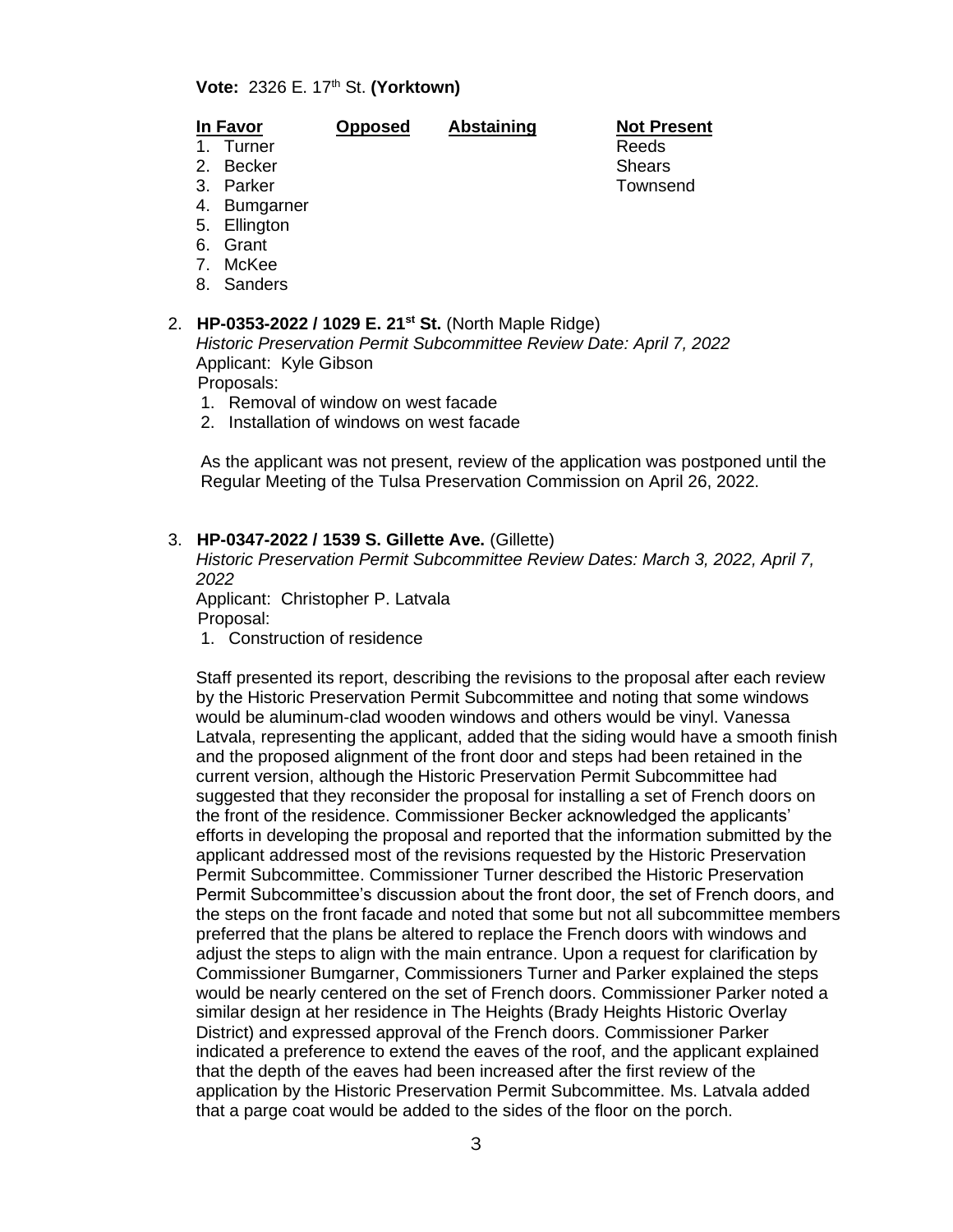Commissioner Turner observed that the residence would be taller than those on either side of it but pointed out that significant variation existed in the heights of residences along Gillette Avenue. Commissioner Sanders indicated acceptance of the height of the residence because the residence previously located at 1539 South Gillette Avenue, which had been damaged by fire and then demolished, was also taller than the residences on either side. Commissioner Sanders inquired about the siding, and Ms. Latvala stated that it would have a smooth finish and a reveal of seven inches (0'-7"). Commissioner Turner requested additional information about the setback, and Ms. Latvala stated that the residence would be located behind the tree located in the front yard. Upon a request for clarification by Commissioner Turner, Ms. Latvala explained that all of the windows on the front facade and the windows on the first story of the side facades would be aluminum-clad wooden windows.

As there was no further discussion, Commissioner Becker made a motion to approve the application. The motion was seconded by Commissioner Bumgarner and approved unanimously.

Guidelines cited: C.1.1, C.1.2, C.1.3, C.1.4, C.1.5, C.1.6, C.2.1, C.2.2, C.2.3, C.2.4, C.2.5, C.2.6, C.3.1, C.4.1, C.4.2, C.4.3, C.4.4, C.5.1, C.5.2, C.5.3, C.5.4

**Vote:** 1539 S. Gillette Ave. **(Gillette)**

### **In Favor Opposed Abstaining Not Present**

1. Turner Reeds

- 2. Becker Shears Shears Shears Shears Shears Shears Shears Shears Shears Shears Shears Shears Shears Shears Shears Shears Shears Shears Shears Shears Shears Shears Shears Shears Shears Shears Shears Shears Shears Shears Sh
- 3. Parker Townsend
- 4. Bumgarner
- 5. Ellington
- 6. Grant
- 7. McKee
- 8. Sanders
- 4. **HP-0350-2022 / 630 N. Cheyenne Ave.** (Brady Heights/The Heights) *Historic Preservation Permit Subcommittee Review Date: April 7, 2022* Applicant: Brandon Neth

### Proposals:

- 1. Replacement of siding
- 2. Replacement of windows
- 3. Replacement of door
- 4. Replacement of rail
- 5. Construction of fence

Staff presented its report, noting that the replacement of the siding, windows, door, and rail were proposed due to the deterioration of the features, that the windows had been installed, and that the fence was proposed to limit pedestrian access through the site. The applicant, Brandon Neth, added that the fence would have panels on both sides to achieve privacy and security while allowing some light to pass through it. Commissioner Becker reported that the Historic Preservation Permit Subcommittee had approved of Items 1, 3, 4, and 5 but had been concerned about the selection of vinyl windows and had recommended approval of the application with the condition that additional documentation about the windows be provided. Staff read an email from Judy Crumrine of 639 North Cheyenne Avenue objecting to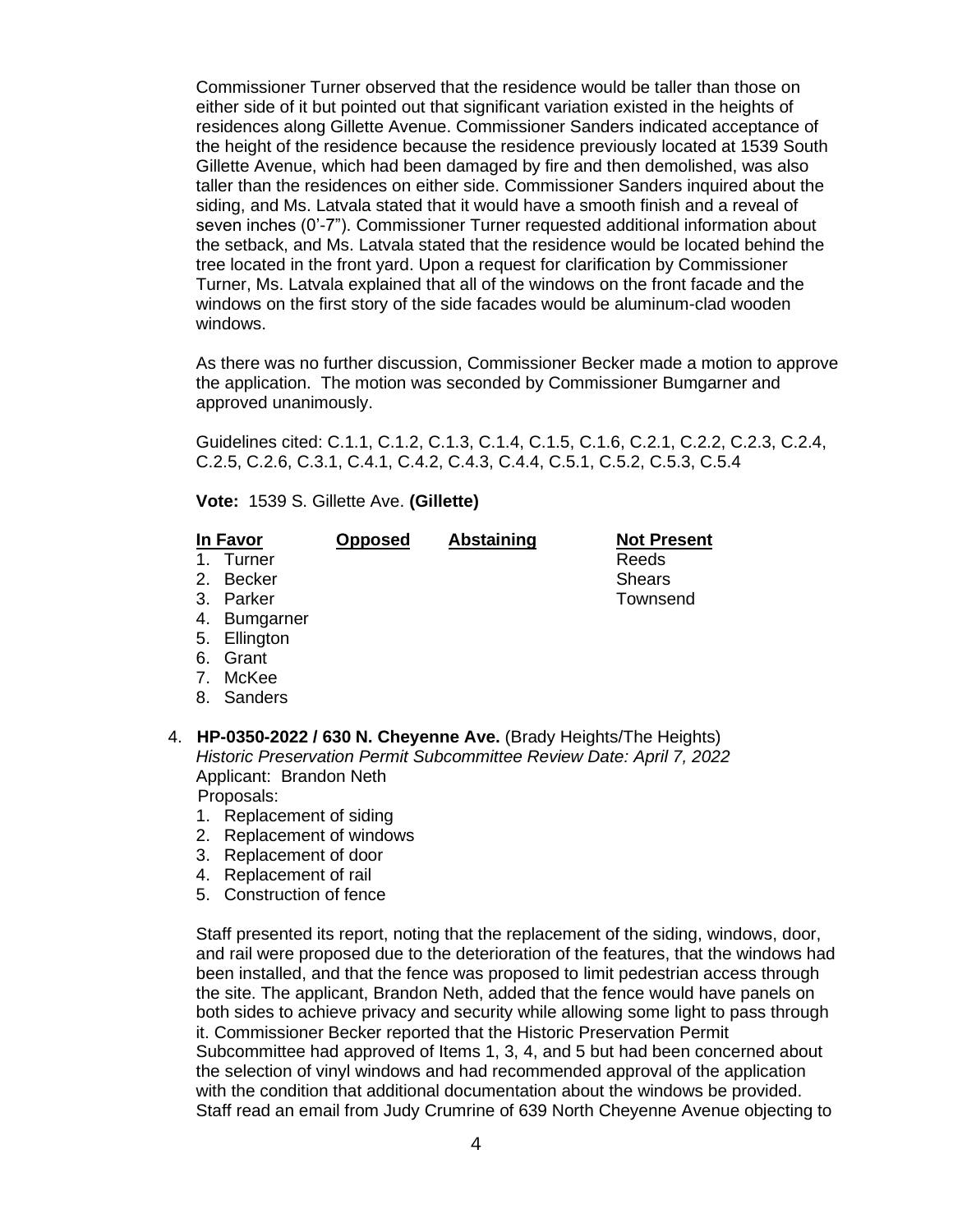the proposal for the replacement of the windows, and afterwards Commissioner Parker read an email from Tim Lovell of 608 North Cheyenne Avenue also objecting to the replacement of the windows. Upon an inquiry from Commissioner Turner, Staff clarified that the subcommittee recommended approval of the item with the condition that the applicant provide additional information about the windows but added that the vote was not unanimous. Commissioner Sanders recalled that the Historic Preservation Permit Subcommittee had requested photographs of the windows after learning that they had already been installed. Commissioner Sanders indicated an acceptance of the lack of muntins on the windows but stated that single-hung windows were not appropriate. Commissioner Turner inquired about the trim around the windows, and Mr. Neth replied that the trim, including the headers and mullions, would match the original trim. Commissioner Parker observed that a set of two windows would replace the single original window on the first floor of the east facade and that the proportions of the sashes did not match the original window. Mr. Neth explained that the windows were selected to match those on the residence at 628 North Cheyenne Avenue, and Commissioner Parker emphasized that the windows should match what was previously on the residence and listed several resources for finding historical photographs of the residence, including the Tulsa Preservation Commission staff and neighbors. Mr. Neth and Mariel Neth indicated that they intended to live in the residence after completing the project and commented on the challenge of connecting with neighbors, and Commissioner Parker identified herself as the owner of a residence in the neighborhood, indicated a familiarity with the residence at 630 North Cheyenne Avenue, and noted that a previous owner had removed several original features, including most of the windows. Commissioner Parker added that two original windows on the second story of the east facade had been present earlier in the year, but Mr. Neth explained that only the storm windows had been present. Commissioner Parker disagreed but then announced that members of the public wished to speak on the application. Julie Miner of 701 North Cheyenne Avenue stated that her residence was on a corner lot and objected to the height of the privacy fence along the street. Ms. Neth agreed that the height of the fence was not preferable but had become necessary due to several cases of breaking and entering and vandalism they had experienced. Jeremy Brennan of 1015 North Denver Avenue stated that he had successfully salvaged and repaired wooden windows while restoring homes in The Heights (Brady Heights Historic Overlay District), including the residences at 801 North Cheyenne Avenue and 628 North Cheyenne Avenue, and offered his assistance. Mr. Neth inquired about the set of two windows on the first story of the front facade at 628 North Cheyenne Avenue, and Mr. Brennan stated that he had restored the wood windows as they existed at the time. Timothy Williams of 627 North Cheyenne Avenue identified himself as a former neighborhood representative on the Certificate of Appropriateness Committee and stated that he had been involved in the restoration of over twenty (20) residences within The Heights. Mr. Williams recounted an example of a building he restored at 217 West Latimer Street, which required the installation of all new windows, and noted that wood windows were selected for installation because of their dimensions, sills, and longevity. Mr. Williams expressed concern about the selection of vinyl windows for the project at 630 North Cheyenne Avenue. Upon a request for clarification from Commissioner Becker, Mr. Neth stated that he intended to reduce the height of the fence to three feet (3'-0") or four feet (4'-0") in the future. Commissioner Turner inquired about the zoning regulations regarding fences, and Staff confirmed that the Tulsa Zoning Code would allow a six-foot (6'-0") fence within the side street setback on a corner lot. Commissioner McKee asked whether support blocks would be placed under the bottom rail on the porch, and Mr. Neth answered affirmatively.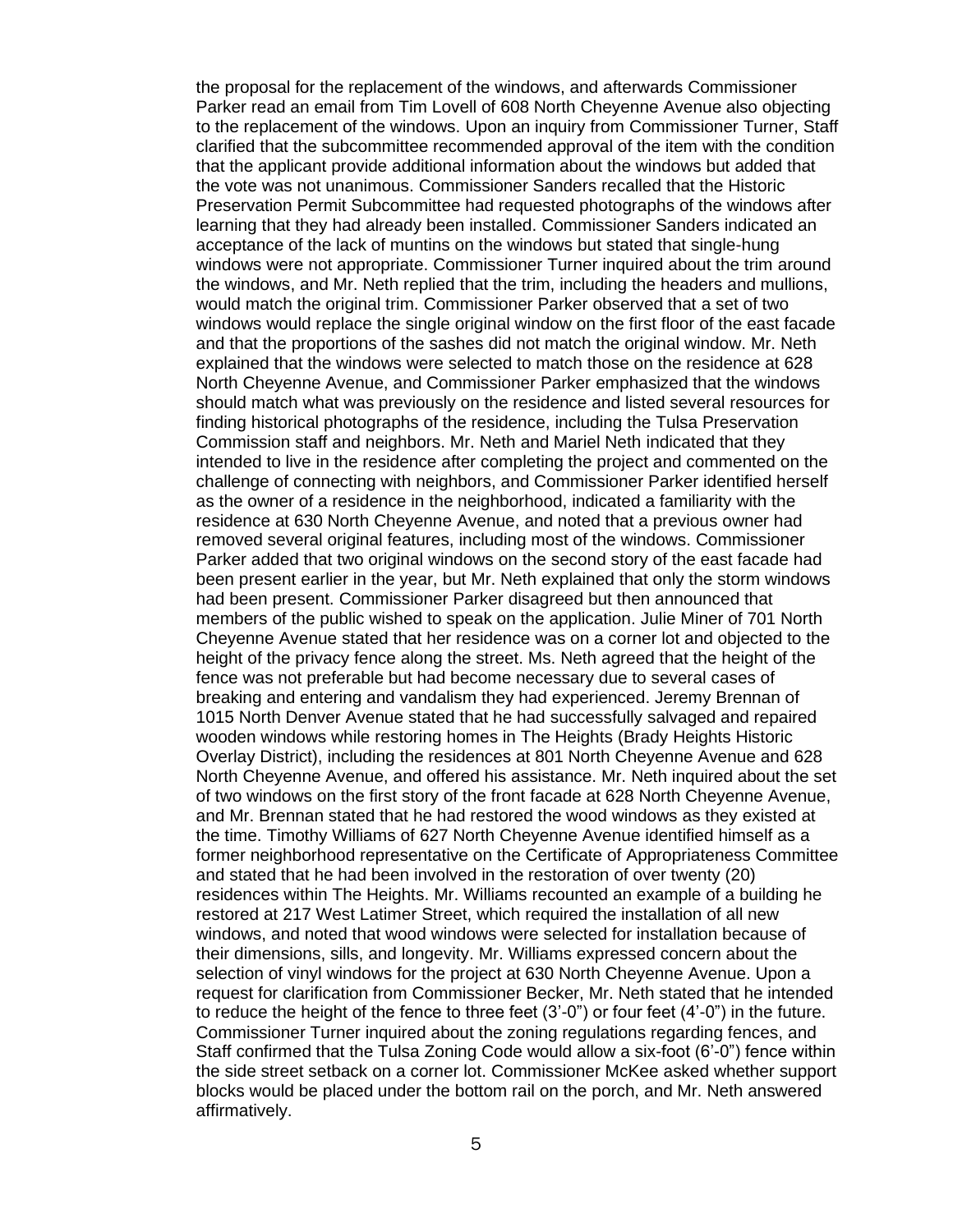Commissioner Grant made a motion to approve Item 1: Replacement of siding, Item 3: Replacement of door, Item 4: Replacement of rail, and Item 5: Construction of fence with the conditions that the fence be installed temporarily.

Commissioner Parker expressed concern about the selection of a Craftsman Style door for the residence, whose style she identified as Folk Victorian, and suggested repairing the original door. Mr. Neth replied that the door was deteriorated beyond repair, but Commissioner Parker disagreed and stated that the Unified Design Guidelines direct applicants to retain the original door or select a replacement that matches it as closely as possible. Mr. Neth stated that the custom-made door had already been purchased after a discussion with Staff. The referenced Staff member was not present to respond to the comment. Commissioner Parker stated that approval by the Tulsa Preservation Commission is required before Work commences, recognized the extent of the Work completed without an Historic Preservation Permit before and after the purchase of the residence by the applicants, and explained that the Tulsa Preservation Commission was responsible for making decisions consistent with the Unified Design Guidelines. Mr. Neth emphasized the urgency to install the windows because of security concerns and described the significant financial investment undertaken to restore the residence, and Ms. Neth underscored their commitment to protecting the character of the residence and the neighborhood and repeated the challenge of connecting with neighbors. Commissioner Parker emphasized that the Tulsa Preservation Commission's review was based on the Unified Design Guidelines and pointed out that she lived in the neighborhood and that the public comments on the application included offers of assistance from neighbors. Mr. Neth stated that no neighbors had offered their assistance prior to the Regular Meeting. Mr. Neth acknowledged the Unified Design Guidelines but observed that several residences within The Heights had vinyl windows. Commissioner Parker, referencing a list provided by the applicant of other houses in The Heights with vinyl windows, stated that the other houses with vinyl windows on the 600 block of North Cheyenne Avenue were constructed after 1999 and noted that one residence on the list had wood windows with metal storm windows. Ms. Neth indicated that vinyl was a predominant material for windows within The Heights. Commissioner Parker disagreed. Commissioner Turner expressed appreciation for the applicants' commitment to the residence and directed discussion to a request for public comment. Julie Miner agreed that style of the proposed front door was not appropriate for the style of the residence.

Commissioner Grant amended his motion to approve Item 1: Replacement of siding, Item 4: Replacement of rail, and Item 5: Construction of fence with the conditions that the fence is installed temporarily and that a future application be submitted to reduce its height. The motion was seconded by Commissioner Bumgarner and was approved unanimously.

Guidelines cited: A.1.1, A.1.2, A.1.3, A.1.4, A.2.1, A.2.2, A.2.3, A.2.4, A.2.5, A.6.1, A.6.2, A.6.3, G.1.1, G.1.2, G.1.3, G.1.4, G.1.5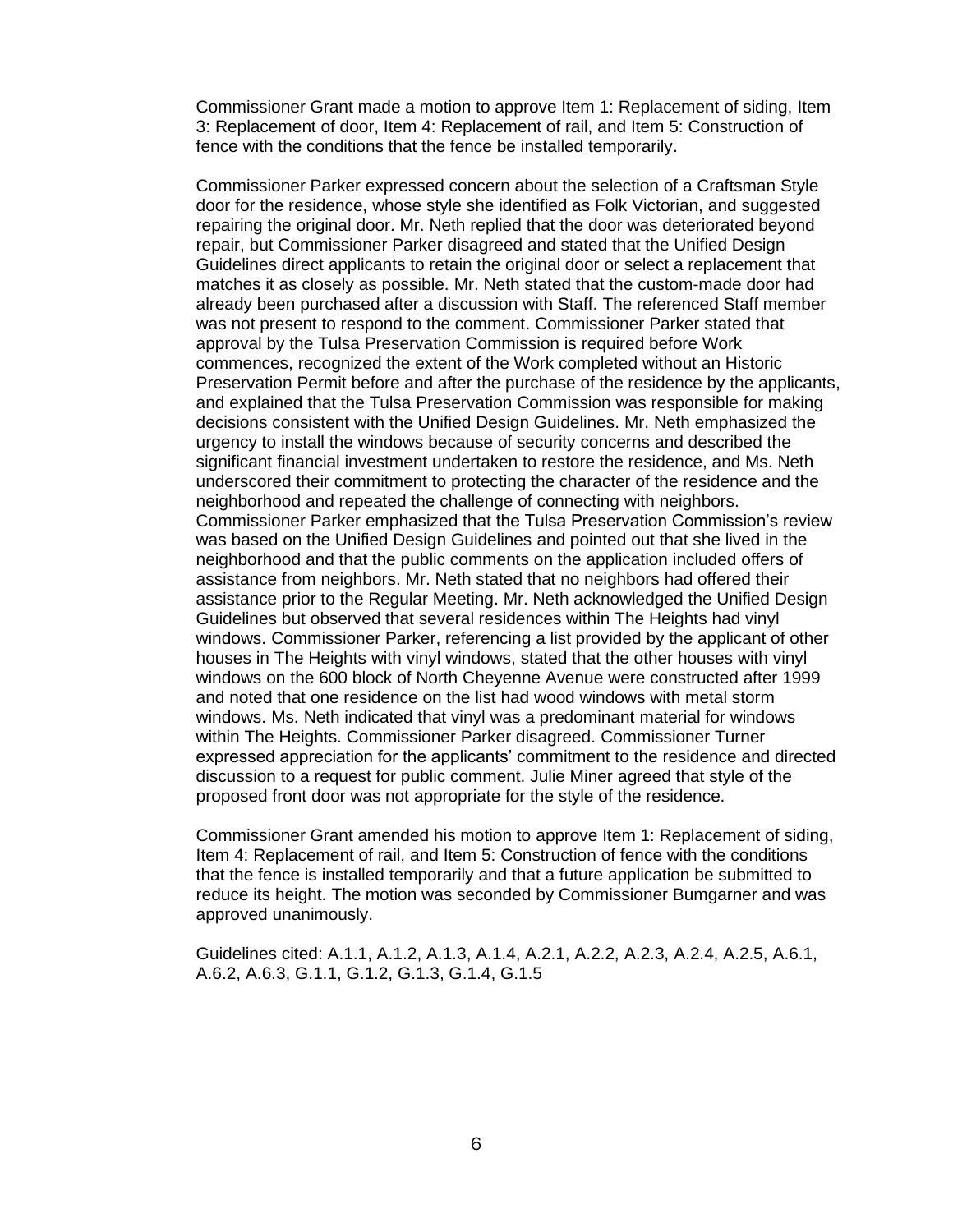**Vote:** 630 N. Cheyenne Ave. **(Brady Heights/The Heights)**

- Item 1: Replacement of siding
- Item 4: Replacement of rail
- Item 5: Construction of fence

# 1. Turner

**In Favor 6 General Copposed Abstaining Not Present**<br>1. Turner **Reeds** 

- 2. Becker Shears Shears Shears Shears Shears Shears Shears Shears Shears Shears Shears Shears Shears Shears Shears Shears Shears Shears Shears Shears Shears Shears Shears Shears Shears Shears Shears Shears Shears Shears Sh
- 3. Parker Townsend
- 4. Bumgarner
- 5. Ellington
- 6. Grant
- 7. McKee
- 8. Sanders

Commissioner Turner directed to discussion to Item 2: Replacement of windows and expressed disapproval of the proposal to replace the single window on the first story of the front facade with two windows. Commissioner Sanders expressed a fondness for the residence, whose style he identified as Dutch Colonial Revival, and cited the neighborhood's efforts to included Guideline A.4.5.1 within the Unified Design Guidelines as the reason why he could not support the proposal to install vinyl windows. Commissioner Sanders expressed sympathy for the applicants' situation, an appreciation for their efforts to restore the residence, and a willingness to personally contribute to the installation of wood windows. Commissioner Sanders also suggested that Staff allow the owners time to find alternatives before enforcement if the item were denied by the Tulsa Preservation Commission. Commissioner Ellington directed the commissioners' attention to the applicant's statement in the staff report that the alterations to the residence at 628 North Cheyenne Avenue did not adhere to the Unified Design Guidelines. Commissioner Ellington commented on the acknowledgement of the Unified Design Guidelines in that statement and noted that it indicated an understanding of the guidelines' requirements.

Commissioner Grant made a motion to deny Item 2: Replacement of windows and cited Guidelines A.4.1, A.4.2, A.4.3, A.4.5, A.4.5.1, and A.4.7. The motion was seconded by Commissioner McKee. Mr. Neth announced that the Tulsa Preservation Commission had approved the installation of vinyl windows at 1103 North Cheyenne Avenue, and Ms. Neth stated that the approval constituted a precedent. The motion passed unanimously.

Guidelines cited: A.4.1, A.4.2, A.4.3, A.4.5, A.4.5.1, A.4.7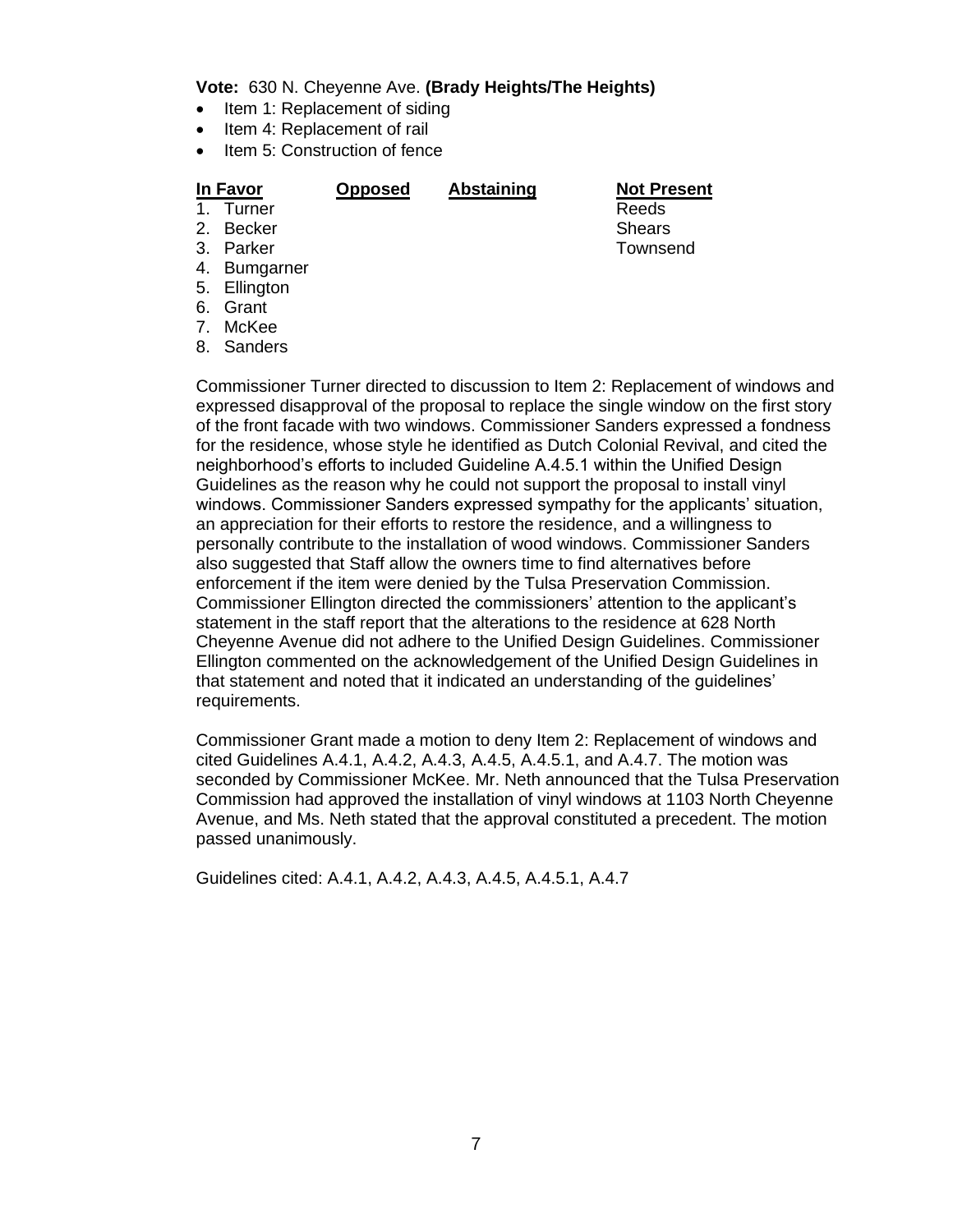### **Vote:** 630 N. Cheyenne Ave. **(Brady Heights/The Heights)**

• Item 2: Replacement of windows

### **In Favor Opposed Abstaining Not Present**

- -
- 3. Parker Townsend
- 4. Bumgarner
- 5. Ellington
- 6. Grant
- 7. McKee
- 8. Sanders

1. Turner Reeds 2. Becker Shears Shears Shears Shears

Commissioner Turner directed discussion to Item 3: Replacement of door and inquired about the state of the original door, and Mr. Neth replied that it was present on the site but in poor condition and inoperable. Commissioner Parker shared an image of the original door. Commissioner Sanders stated that the period-appropriate original door with the glass pane contributed to the character of the residence and agreed that a Craftsman Style door would not be appropriate, noting that he had not recognized the significance of the door during the review by the Historic Preservation Permit Subcommittee. Mr. Neth asked for guidance on funding, sourcing, and installing wood windows and repairing the door and described the cost and time that would be involved. Ms. Neth expressed surprise about the outcome of the vote on the replacement of the windows. Commissioner Parker expressed regret for her absence at the review by the Historic Preservation Permit Subcommittee and offered to personally contribute labor to the project, citing extensive experience restoring and sourcing historic windows and qualifications as a Registered Architect. Ms. Neth emphasized that the cost would be high, and Commissioner Parker expressed understanding of the cost of wood windows. Jeremy Brennan stated that he had some window materials he may be able to donate, and Commissioner Grant suggested a source for wood windows. Mr. and Ms. Neth explained that they had researched several sources for wood windows but had not found a feasible option due to cost and supply and noted that the windows had previously been replaced but were broken by someone entering the residence. Commissioner Turner directed discussion to the replacement of the door. Tim Williams commented on the availability of information regarding historic overlay zoning districts and acknowledged that the original windows had been removed prior to the applicants' purchase of the residence but suggested that the existing vinyl windows could be sold to help fund the project. Mr. Williams recounted the restoration 217 West Latimer Street, in which new wood windows had been purchased, but Mr. Neth stated that costs had increased since then. Commissioner Turner directed discussion to the replacement of the door, and Mr. Neth stated that the replacement of the door had involved significant cost and described the steps taken to select the door after receiving a Letter of Notification from Staff. Commissioner Bumgarner stated that the Tulsa Preservation Commission considered the appropriateness of the door rather than its cost, and Commissioner Turner stated that Staff does not have the authority to approve the replacement of the door. Mr. Neth expressed frustration with the requirements of the Unified Design Guidelines, and Ms. Neth stated that the project could not proceed if a new set of windows and doors were required. Mr. Neth again cited the existence of vinyl windows elsewhere within The Heights, including the approval of vinyl windows at 1103 North Cheyenne Avenue, as a precedent. Commissioner Parker recalled that the replacement of windows at 1103 North Cheyenne Avenue was also completed without an Historic Preservation Permit and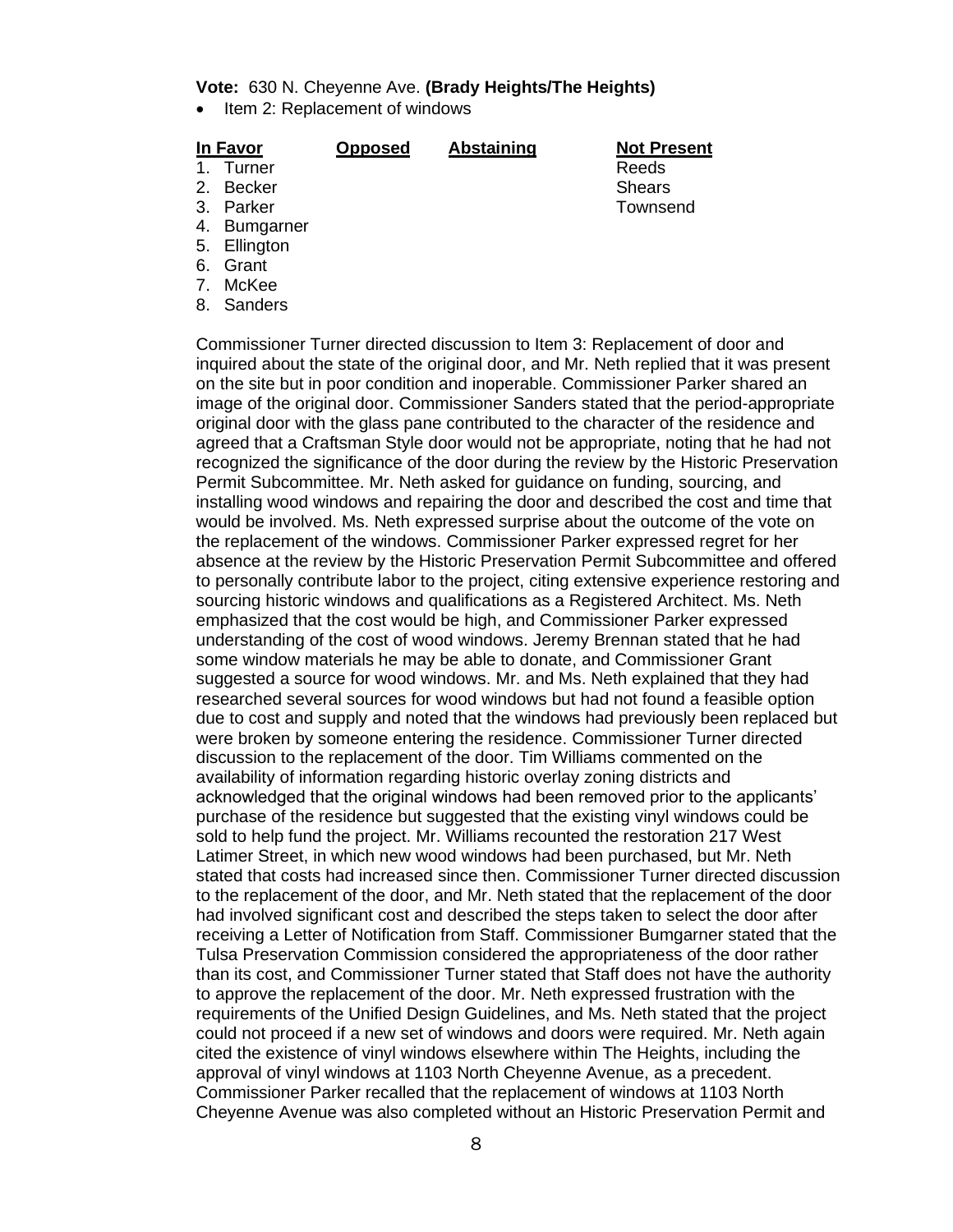indicated that precedent did not impact the decisions of the Tulsa Preservation Commission. Mr. and Ms. Neth disagreed. Commissioner Turner explained that applications are reviewed on a case-by-case basis by the Tulsa Preservation Commission. Commissioner Bumgarner stated that the applicants could pursue other avenues to remedy the situation, but Mr. Neth commented on personal circumstances which would limit their ability to find a solution and complete the project. Ms. Neth again commented on the cost of replacing the windows with wood windows. Commissioner Bumgarner informed the applicants that they could appeal the decision to the Board of Adjustment and then District Court, but Mr. and Ms. Neth referenced time constraints brought on by their personal circumstances and emphasized the approval of vinyl windows elsewhere. Commissioner Bumgarner stated that the Tulsa Preservation Commission did not make decisions based on time or financial constraints and that he was not familiar with the residence at 1103 North Cheyenne Avenue or whether it was considered a Contributing Structure, and Mr. Neth stated that he was unsure whether it was a Contributing Structure but that the vinyl windows had been approved by the Tulsa Preservation Commission. Mr. Neth expressed frustration at the decision of the Tulsa Preservation Commission on Item 2: Replacement of windows and a desire to continue discussing the outcome of the vote. Commissioner Turner again directed discussion to the replacement of the door.

As there was no further discussion, Commissioner Turner made a motion to deny Item 3: Replacement of door. The motion was seconded by Commissioner McKee and approved with a majority. Commissioner Turner informed the applicant of his right to appeal the decision to the Board of Adjustment. Mr. Neth expressed concern that he would be required immediately to remove the windows which had been installed, but Commissioner Turner stated that he would have time to seek an appeal before the Working in Neighborhoods Department would become involved. Staff offered to contact the applicant with further information about the Board of Adjustment appeal process.

Guidelines cited: A.3.1, A.3.2, A.3.3, A.3.4, A.3.5, A.3.6

**Vote:** 630 N. Cheyenne Ave. **(Brady Heights/The Heights)**

• Item 3: Replacement of door

### **In Favor Opposed Abstaining Not Present**

1. Turner Ellington **Ellington** Reeds

- 2. Becker Shears Shears Shears Shears Shears Shears Shears Shears Shears Shears Shears Shears Shears Shears Shears Shears Shears Shears Shears Shears Shears Shears Shears Shears Shears Shears Shears Shears Shears Shears Sh
- 3. Parker Townsend
- 4. Bumgarner
- 5. Grant
- 6. McKee
- 7. Sanders

### 5. **HP-0348-2022 / 2335 E. 17th Pl.** (Yorktown)

*Historic Preservation Permit Subcommittee Review Dates: March 3, 2022, March 15, 2022, April 7, 2022* Applicant: Creative Home Designs Proposal:

1. Construction of residence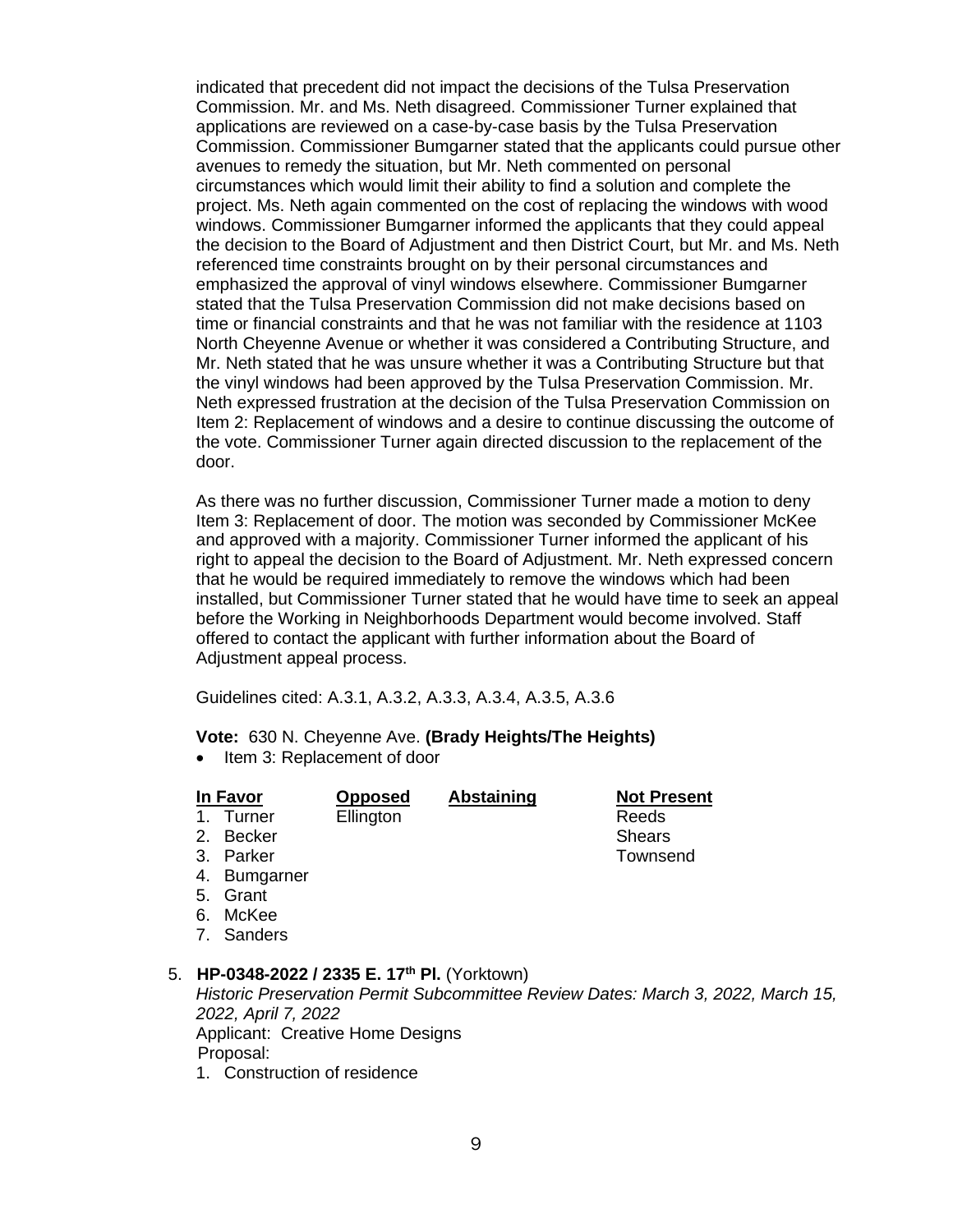At the request of the applicant, review of the application was postponed until the Regular Meeting of the Tulsa Preservation Commission on April 26, 2022.

6. **HP-0352-2022 / 2330 E. 17th St.** (Yorktown)

*Historic Preservation Permit Subcommittee Review Date: April 7, 2022* Applicant: Creative Home Designs Proposal: 1. Construction of residence

At the request of the applicant, review of the application was postponed until the Regular Meeting of the Tulsa Preservation Commission on April 26, 2022.

# 7. **HP-0335-2022 / 1760 S. Quincy Ave.** (Swan Lake) Applicant: Oklahoma Natural Gas

Proposal:

1. Relocation of meter

Staff presented its report, stating that the meter would be placed in the street yard adjacent to Quincy Avenue and would be concealed by vegetation. Commissioner Turner inquired whether the meter would be placed behind the fence, but Staff was unsure. The application was postponed until the Regular Meeting of the Tulsa Preservation Commission on April 26, 2022, to allow Staff time to inquire about the location of the meter in relation to the fence.

### 8. **Review and Approval of Amended 2022 Regular Meeting Schedule**

Staff presented a draft of the amended agenda for the 2022 calendar year, which would change the venue to the South Conference Room for some meetings due to a conflict with the schedule in the North Conference Room. As there was no discussion, Commissioner Turner made a motion to approve the Amended 2022 Regular Meeting Schedule. The motion was seconded by Commissioner Grant and approved unanimously.

**Vote:** Amended 2022 Regular Meeting Schedule

**In Favor Opposed Abstaining Not Present**<br>1. Turner **Reeds** 

# $1.$  Turner

- 2. Becker Shears Shears Shears Shears
- 3. Parker Townsend
- 
- 4. Bumgarner
- 5. Ellington
- 6. Grant
- 7. McKee
- 8. Sanders

### 9. **Permission to Copy Photograph of Lee Elementary School**

Staff reported that a graduate student from Oklahoma State University requested permission to copy a photograph of Lee Elementary School, now known as Council Oak Elementary School, for use in their dissertation. As there was no discussion, Commissioner Grant made a motion to approve the request to copy the photograph of Lee Elementary School. The motion was seconded by Commissioner Bumgarner and approved unanimously.